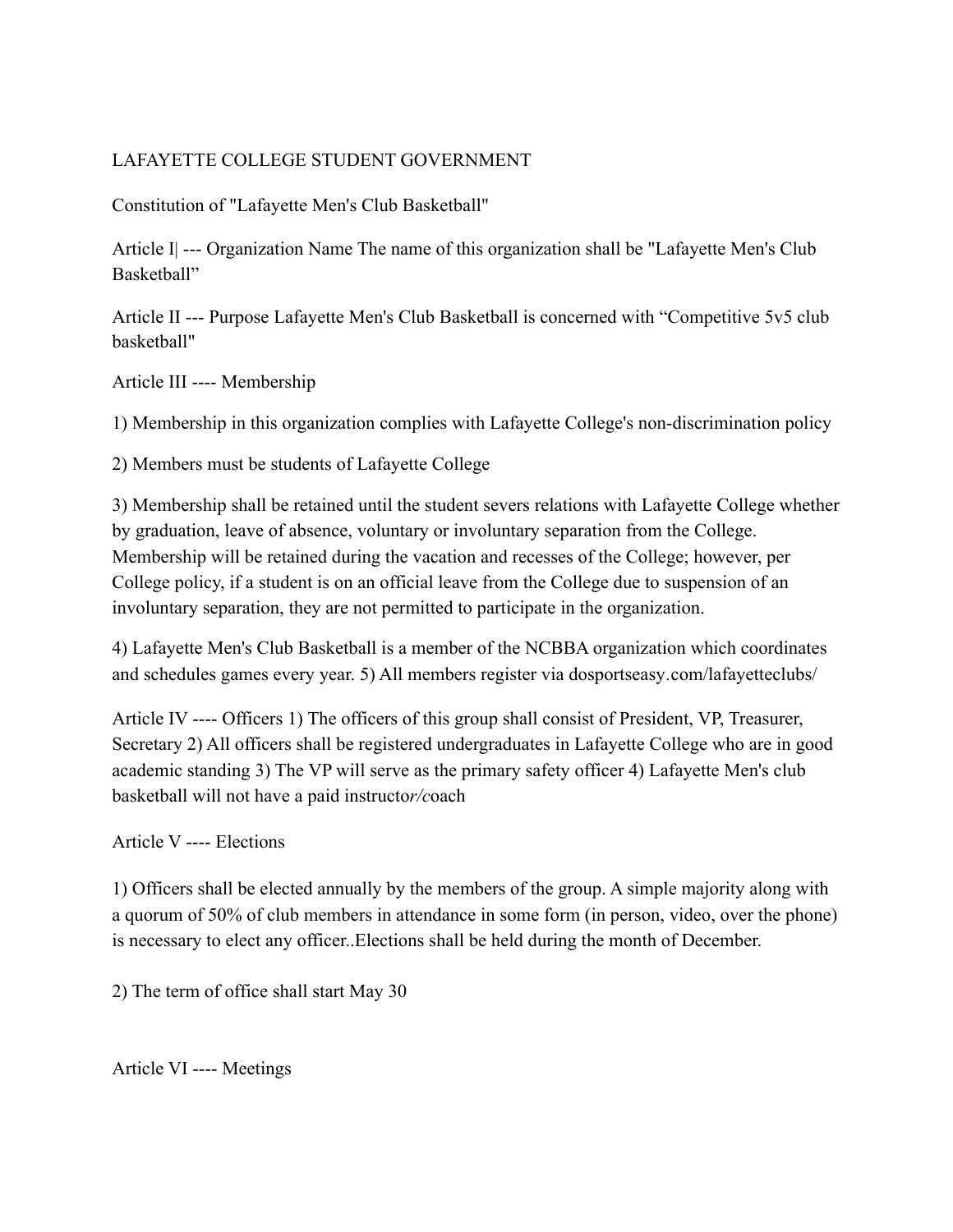1) Meetings of the groups shall be held on a regular basis for the purpose of determining policy, activities, programs, and other business. Special meetings of the group may be called by the President, the Secretary, or any five members of the group.

2) A simple majority of the group shall constitute a quorum.

3) The President shall chair all meetings. In the President's absence, the VP shall chair.

4) Notice of regular and special meetings shall be communicated to all members of the group by the Secretary.

5) All members shall have one vote with respect to any resolutions put forward during a meeting.

Article VII ---- Amendments

1) The constitution may be amended by a two-thirds majority vote of the group.

2) Any 2 members of the group may propose an amendment. Proposals shall be filed in writing prior to the meeting so that the group may debate the proposal.

Article VIII ---- Procedure

1) The meetings of this organization will be conducted according to Parliamentary Law, as defined in Roberts' Rules of Order

Article IX ---- Risk Management

1) This club will follow these guidelines when coming into situations dealing with Risk Management.

a) There are two members of Lafayette Men's club basketball certified in First Aid and CPR. These members are trained and responsible for handling all injuries that occur in a game or practice. If needed, a club member will alert Public safety, Bailey's, or any other party that may be needed. Risk mitigation can never prevent all accidents, athletes participate at their own discretion.

2) Hazing policy: Lafayette College and Pennsylvania State Law requires that no student